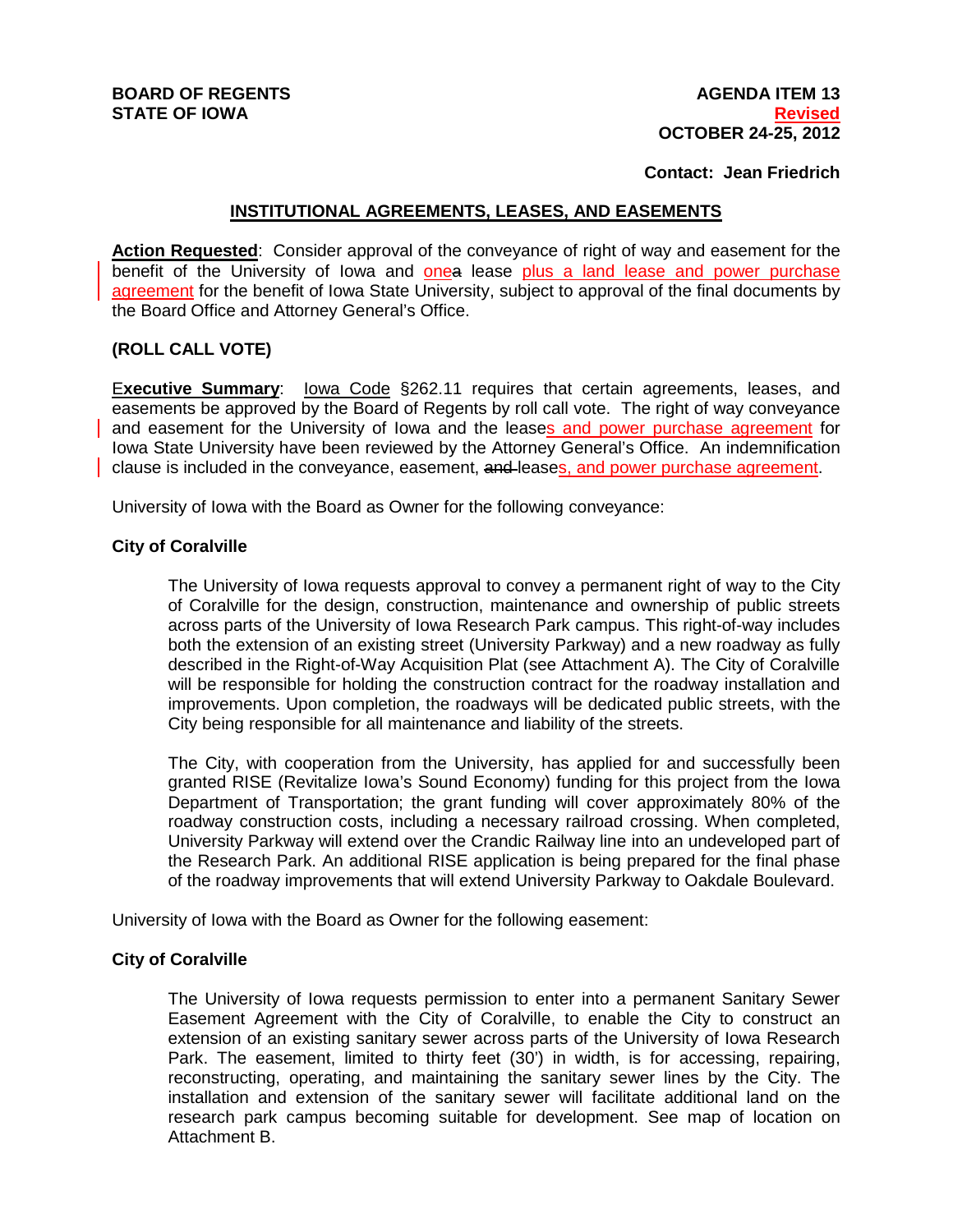Iowa State University with the Board as Tenant for the following lease:

## **Des Moines Area Community College (DMACC)**

Iowa State University requests approval to enter into a lease with the Des Moines Area Community College (DMACC) for space for the Iowa Energy Center. Iowa State University is the administrative home of the Iowa Energy Center, which was created by statute and receives funding from a tax paid by utilities. While the Center has an independent advisory board, the staff members are ISU employees, and the University provides administrative support.

The University has leased all of Building 23 (9,500 square feet) from DMACC since 1994 at \$1 per year; the lease expires on July 31, 2013. DMACC needs additional space to accommodate its own programs and has requested that the Energy Center vacate the current space at the end of the lease term or execute a new lease with a one-time payment equal to the value of the existing building.

The latter option would provide DMACC with the resources to assist in constructing a new building. The proposed lease would be for a period of 100 years commencing on January 1, 2013 thru December 31, 2113 for one lease payment of \$1,362,450, which is the estimated value of the building. The Energy Center has sufficient funds to make the payment from its resources. In addition to the above rental payment due on or before the execution date, the University would also pay an annual service fee (includes snow removal and general lawn care) of \$5,000 plus metered utility costs for heating, cooling, electricity, water, and sewer. The University facilities staff have inspected the building and reviewed the calculation of the estimated value.

The building houses a portion of the Energy Center staff and specialized demonstration equipment. The University has evaluated alternatives including moving operations housed in Building 23 to other sites including the ISU campus or ISU Research Park. No space is available at these locations, and the Energy Center's customers and clients find the current location on the DMACC campus an optimal location. Relocation of the specialized equipment in the building would add \$500,000 to \$1,000,000 to the relocation costs.

This unusual transaction meets the needs of both DMACC and the Energy Center for the foreseeable future at a fair price. Iowa State University estimates that rent payments for the space at current market rates for 5 to 7 years would equal the initial investment. The Energy Center could terminate the lease at any time with no further obligations after making the initial payment.

Representatives of the University and Iowa Energy Center will be present to answer questions at the Board meeting.

Iowa State University with the Board as Owner for the following land lease and power purchase agreement:

### **PUREnergy Partners LTD dba SUREnergy**

The University requests approval of a land lease and purchase agreement for a wind turbine to be located on the campus of Iowa State University in Ames, Iowa. The land lease is for a small parcel of land (approximately 2,500 square feet) located just east of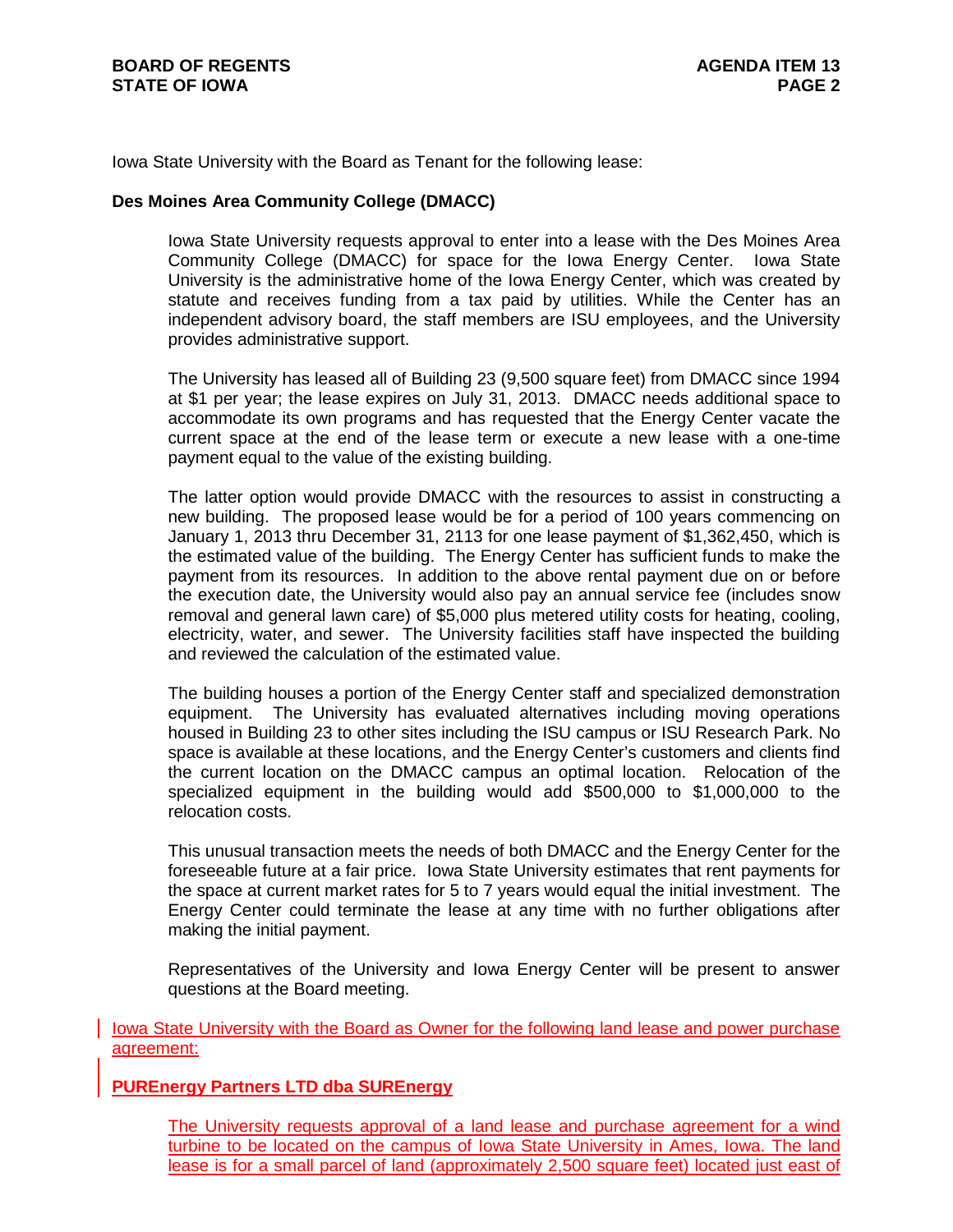the Power Plant (see Attachment C) to be leased at no cost to the vendor for the location of the wind turbine. The University accepted bids for a small 100 Kw wind turbine to be erected on campus and to provide all of the operations and maintenance on the unit for a period of 10 years. The project was awarded to PUREnergy Partners. PUREnergy is responsible for all of the operating and maintenance costs, and the University has exclusive rights to purchase all of the output of the wind turbine at the bid price of ten cents for each kWh of Purchased Energy. The University would pay a use fee of \$250,000 to PUREnergy within thirty days of the completion date of the construction, installation and testing of the Wind Turbine, and the Wind Turbine is capable of producing and delivering electrical energy. The University would have the ability to use the wind turbine for instructional, research and demonstration purposes. In the event the lease is terminated prior to the end of the term for reasons other than the University's failure to cure a material breach, a prorated portion of the use fee will be returned to the University.

This lease/purchase arrangement was the most economical option for the University because the bidder/supplier retains ownership of the wind turbine and can take advantage of currently available tax credits and renewable energy certificates, which as a public entity, the University could not do. In order to take advantage of the tax credits which are set to expire by December 31, 2012, the project needs to move forward by November 1. This project is an example of a partnership arrangement in the wind energy field which is an Iowa economic development area.

Additional information is available from the Board Office.

H:\BF\2012\oct2012\1012\_ITEMleasesrevised.doc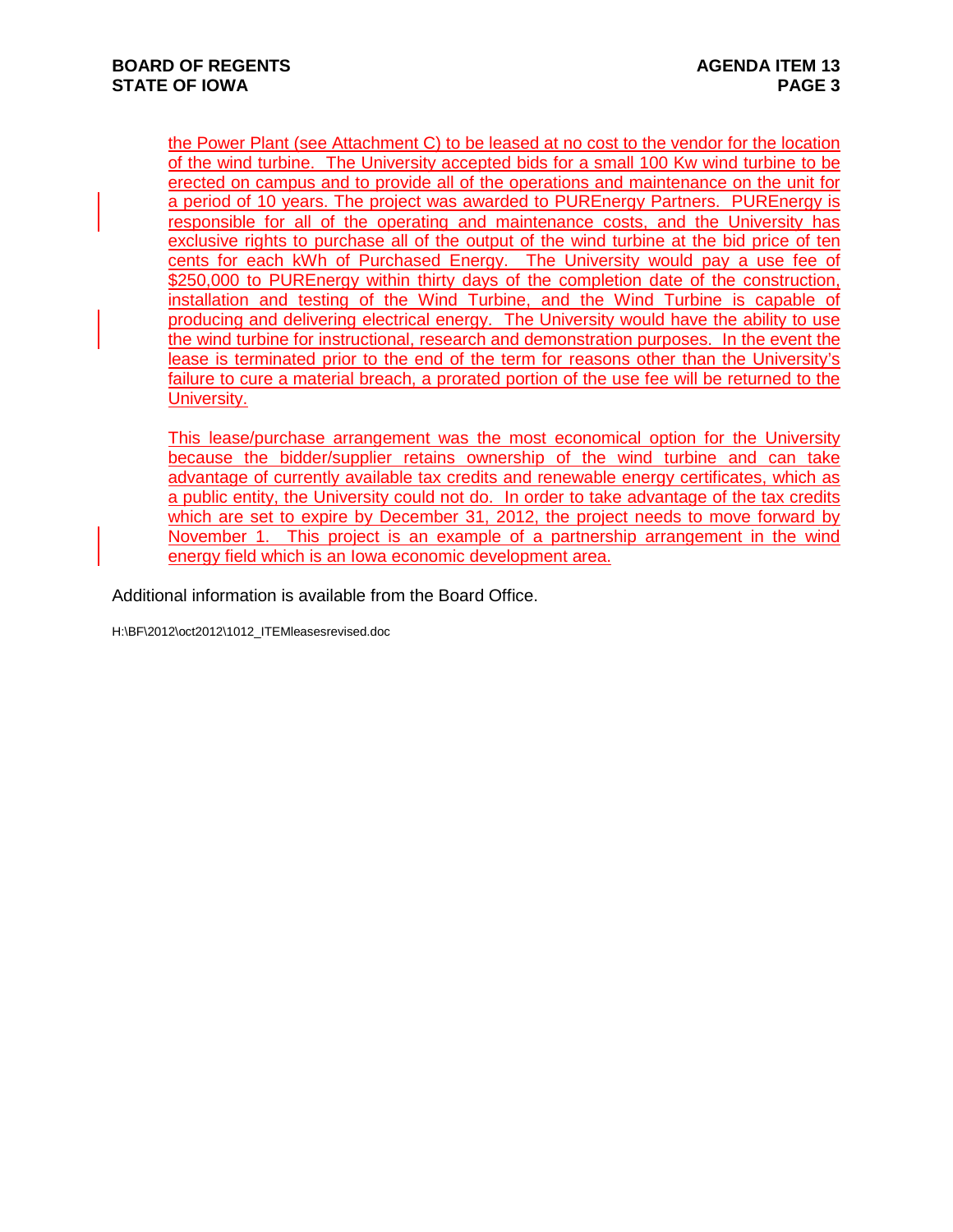## **AGENDA ITEM 13 ATTACHMENT A PAGE 4**



<sup>|</sup> Jabaile | P: \Projects\tC\f123030\Dwq\AQ-B1-01-REV 9-24-12.DWG | DATE: 09/24/2012 | Time: 12:43 |

#### **BOARD OF REGENTS STATE OF IOWA**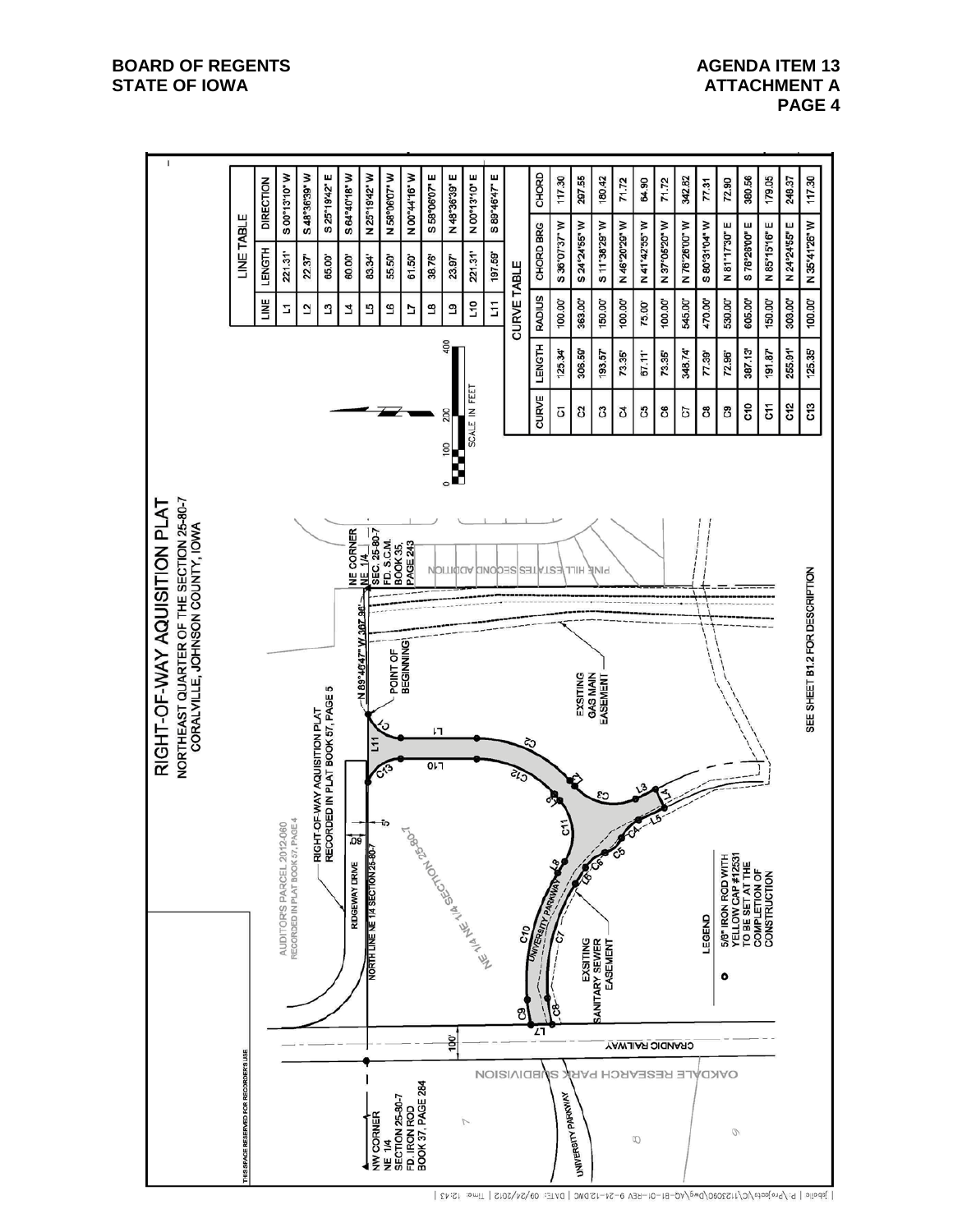### **BOARD OF REGENTS STATE OF IOWA**